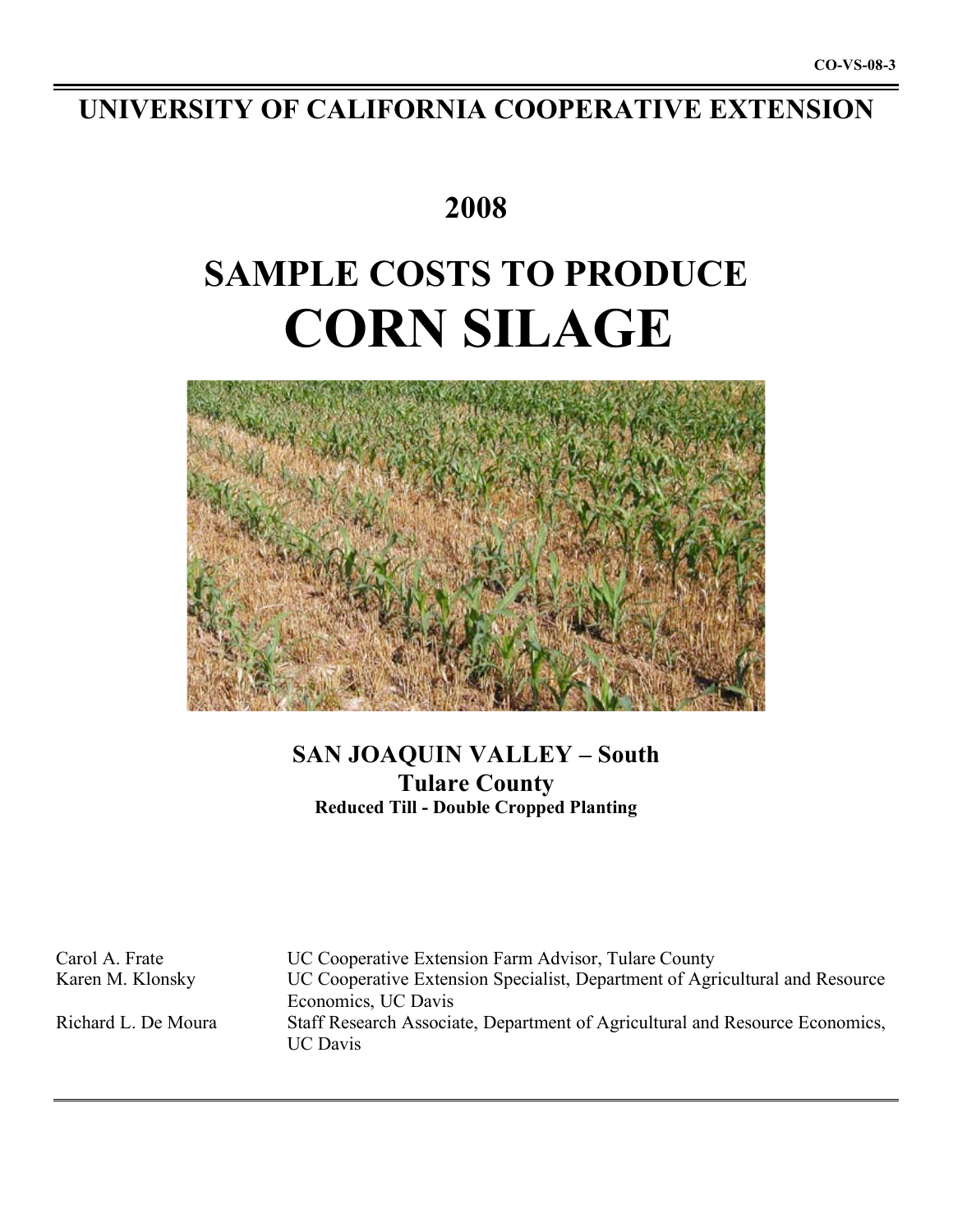## **UNIVERSITY OF CALIFORNIA COOPERATIVE EXTENSION**

# **SAMPLE COSTS TO PRODUCE CORN SILAGE Reduced Till - Double Cropped Planting San Joaquin Valley – South 2008**

## **STUDY CONTENTS**

| Table 5. WHOLE FARM ANNUAL EQUIPMENT, INVESTMENT and OVERHEAD COSTS  13 |  |
|-------------------------------------------------------------------------|--|
|                                                                         |  |
|                                                                         |  |

## **INTRODUCTION**

Sample costs to produce reduced till corn silage in the southern San Joaquin Valley are shown in this study. The ground is strip tilled prior to planting, therefore the term "reduced till" is used instead of "no till". The study is intended as a guide only, and can be used to make production decisions, determine potential returns, prepare budgets and evaluate production loans. Practices described are based on the production practices considered typical for this crop and region, but will not apply to every farm situation. Sample costs for labor, materials, equipment and custom services are based on current figures. A "*Your Costs*" column in Tables 1 and 2 is provided to enter your costs.

The hypothetical farm operations, production practices, overhead, and calculations are described under the assumptions. For additional information or an explanation of calculations used in the study call the Department of Agricultural and Resource Economics, University of California, Davis, California, (530) 752-3589 or the local UC Cooperative Extension office.

Sample Cost of Production Studies for many commodities are available and can be requested through the Department of Agricultural and Resource Economics, UC Davis, (530) 752-1517. Current studies and several archived studies can be downloaded from the department website at http://coststudies.ucdavis.edu or obtained from selected county UC Cooperative Extension offices.

The University of California, in accordance with applicable Federal and State law and University policy, does not discriminate on the basis of race, color, national origin, religion, sex, disability, age, medical condition (cancer–related), ancestry, marital status, citizenship, sexual orientation, or status as a Vietnam-era veteran or special disabled veteran.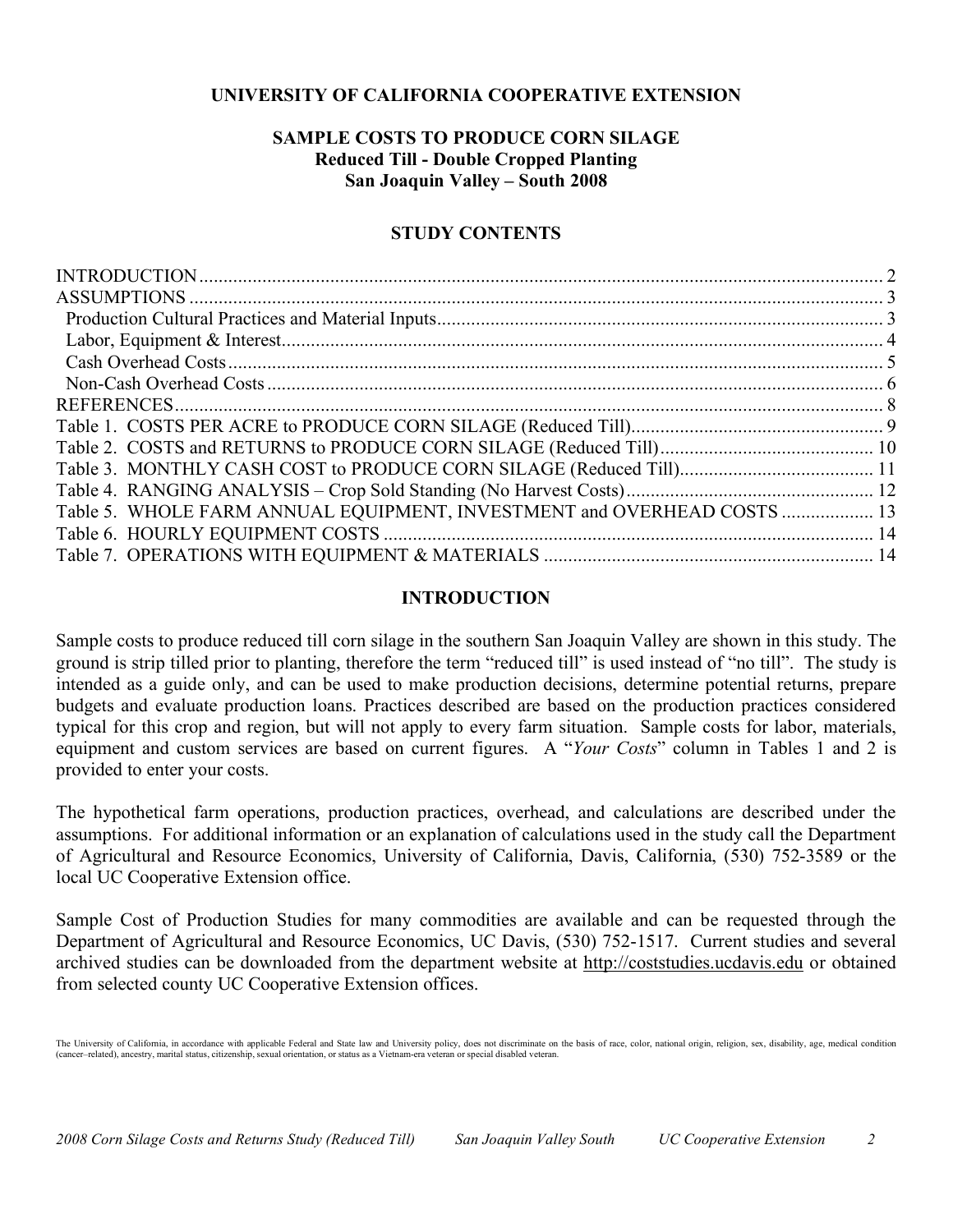## **ASSUMPTIONS**

The following assumptions refer to Tables 1 to 7 and pertain to sample costs to produce reduced till corn silage in the southern San Joaquin Valley (Tulare County). Cultural practices described represent production practices and materials considered typical of a well-managed farm in the region. The costs, materials, and practices shown in this study will not apply to all situations. Establishment and production cultural practices vary by grower and the differences can be significant. The study is intended as a guide only. **The use of trade names and cultural practices in this report does not constitute an endorsement or recommendation by the University of California nor is any criticism implied by omission of other similar products or cultural practices.**

**Farm.** The hypothetical farm consists of 300 non-contiguous acres of which 150 acres are rented and 150 owned by the grower. Double cropped reduced till corn silage is planted on 140 acres of the 150 acres of rented land. The remaining 10 acres are roads and field edges. The grower-owned 150 acres includes 10 acres occupied by buildings and homestead, and 140 acres planted to other crops.

# **Production Cultural Practices and Material Inputs**

Tables 1-3 show the costs associated with ground preparation, planting, growing, and harvesting corn silage.

**Land Preparation**. The land is assumed to have been in reduced till or conservation tillage for more than one year and is on-going. Land preparations begin in May immediately after harvest of the flat planted winter forage. Alfalfa type levees are made for the winter forage and left in place for the corn. One half of the cost is allocated to each crop. The fields are then irrigated and strip tilled to prepare the seedbed. Strip till refers to running an 8 to 10 inch shank down the seed row to prepare the seed bed, reduce soil compaction, promote root growth and improve water penetration. Some growers will strip till prior to irrigation; because of the dry ground, a larger tractor than that used on preirrigated ground may be required. Some growers have a planter setup in which the strip till and planting are done in one operation. However in this study, the strip tilling and planting are separate operations, thereby making a global positioning system (GPS) essential.

**Planting**. In mid May, the Roundup Ready corn is planted by the grower on flat ground in 30-inch lines at a rate of 33,000 seeds per acre. Fertilizer (8-24-5) is applied with the planting.

**Fertilization**. Fertilizer or soil amendments should be applied only after soil tests determine nutrient and pH levels. At planting, 8-24-5 liquid fertilizer at 342 pounds (30 gallons) per acre is applied. UAN-32 at 150 pounds of nitrogen (N) is side dressed in June and then water run in July at a rate of 50 pounds of N per acre. Commercial fertilizers may be reduced or eliminated with the use of dairy pond water.

**Irrigation**. The grower uses both well and surface water at an average cost of \$4.58 per acre-inch or \$54.96 per acre-foot. A preplant irrigation of eight acre-inches is made in May. After planting, beginning in early June, eight irrigations totaling 32 acre-inches of water are applied every 10 days until early August. The amount of water applied will vary depending on soil type and moisture remaining from winter rains and the previous crop. Effective rainfall is not accounted for in this study.

**Pest Management.** The pesticides and rates mentioned in this cost study are listed in *UC Integrated Pest Management Guidelines, Corn*. For more information on other pesticides available, pest identification, monitoring, and management visit the UC IPM website at www.ipm.ucdavis.edu. For information and pesticide use permits, contact the local county agricultural commissioner's office. Adjuvants or surfactants may be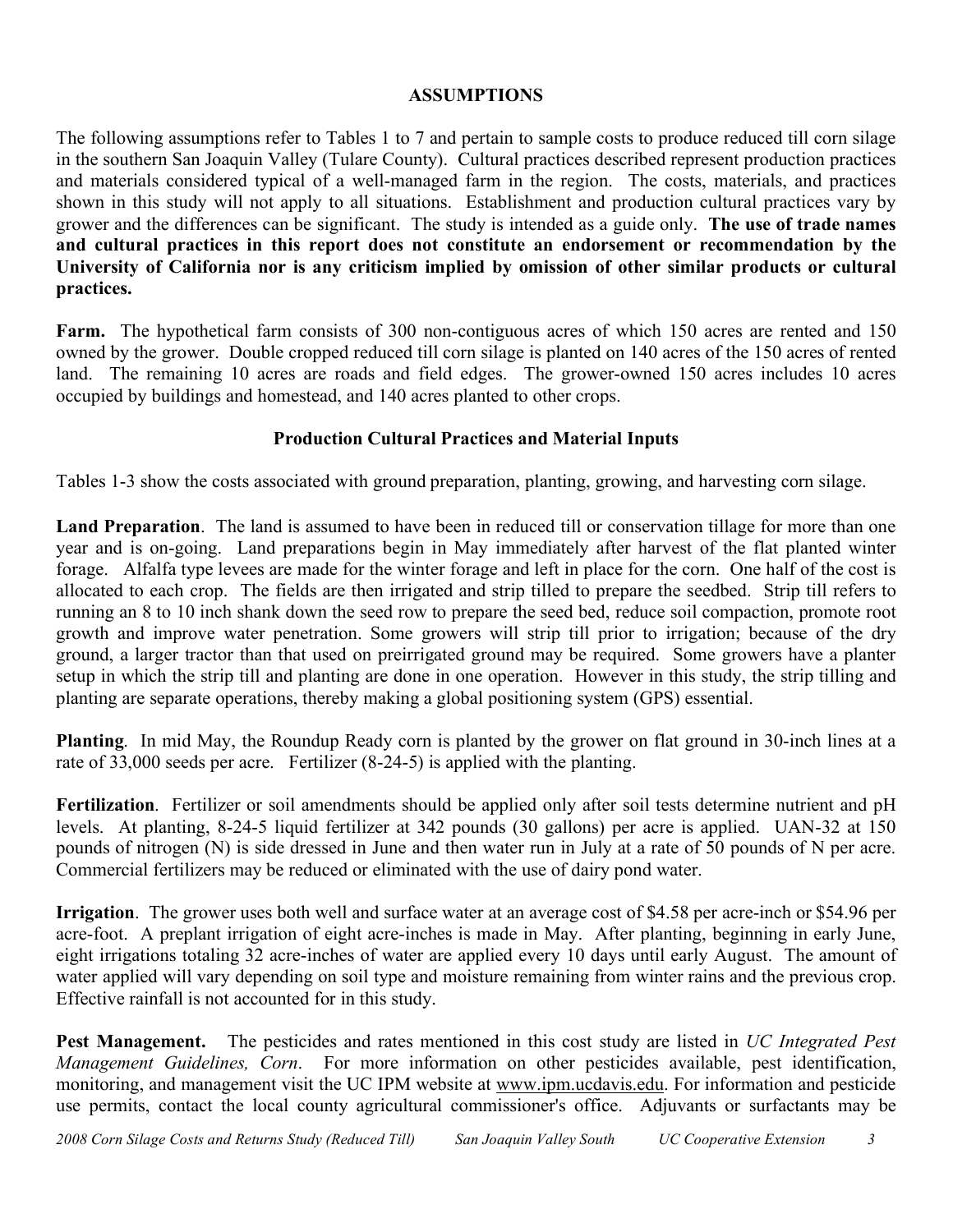recommended for use with some pesticides, but are not included in this study. Pesticide costs vary by location and grower volume. Pesticides and fertilizers are taken from various dealers and shown as full retail.

*Pest Control Adviser (PCA).* Written recommendations are required for many pesticides and are made by licensed pest control advisers. In addition the PCA will monitor the field for agronomic problems including pests and nutrition. Growers may hire private PCAs or receive the service as part of a service agreement with an agricultural chemical and fertilizer company. In this study, the PCA is provided by the ag chemical dealer.

*Weeds*. Roundup WeatherMax is applied to the field in late May and again in early July.

*Insects*. Several insect and spider mite pests attack corn, but spider mites are the only one assumed to reach an economic threshold in this study. Spider mites are controlled with a custom application of an insecticide/miticide (Oberon) in July.

**Harvest**. Normally, non-dairy growers sell the crop standing and the buyer or dairy pays the harvesting cost. In August the corn is harvested, processed, hauled, and packed into a silage pit by a custom operator and is paid by the buyer. The custom rate for harvesting, processing, hauling, and packing is \$9.00 per ton. Regular harvesting, which excludes the kernel processing is approximately \$1.00 less. Growers or buyers bagging the silage should add \$6 per ton to their harvesting cost. Additional per ton per mile charges are incurred for hauls greater than two miles.

**Yields**. The crop is assumed to yield 30 tons per acre at 70% moisture. Individual yields can range from 15 to 35 tons per acre in this region.

**Returns**. Based on the 2007 market, a price of \$33 per ton is used to calculate returns. Table 4 shows a range of grower returns over a range of yields when the crop is sold standing and harvest costs are incurred by the buyer.

# **Labor, Equipment and Interest Costs**

Labor. Labor rates of \$13.94 per hour for machine operators and \$10.88 for general labor includes payroll overhead of 36%. The basic hourly wages are \$10.25 for machine operators and \$8.00 for general labor. The overhead includes the employers' share of federal and California state payroll taxes, workers' compensation insurance for field crops (code 0071), and a percentage for other possible benefits. Workers' compensation costs will vary among growers, but for this study the cost is based upon the average industry final rate as of January 1, 2008 (California Department of Insurance, unreferenced). Labor for operations involving machinery are 20% higher than the operation time given in Table 1 to account for the extra labor involved in equipment set up, moving, maintenance, work breaks, and field repair.

**Equipment Operating Costs**. Repair costs are based on purchase price, annual hours of use, total hours of life, and repair coefficients formulated by the American Society of Agricultural Engineers (ASAE). Fuel and lubrication costs are also determined by ASAE equations based on maximum power take off (PTO) horsepower and fuel type. Prices for **on-farm delivery** of diesel and gasoline are \$3.54 (excludes excise taxes) and \$3.57 per gallon, respectively. The fuel prices are the average costs from November 2007 through April 2008 derived from American Automobile Association (AAA) and Energy Information Administration monthly data. The cost includes a 2.25% sales tax for diesel fuel, and federal and state excise taxes plus an 8% sales tax on gasoline. The federal and state excise tax on gasoline used on the farm can be refunded for on-farm use when filing your income tax. The fuel, lube, and repair cost per acre for each operation in the "Cost Per Acre to Produce" table is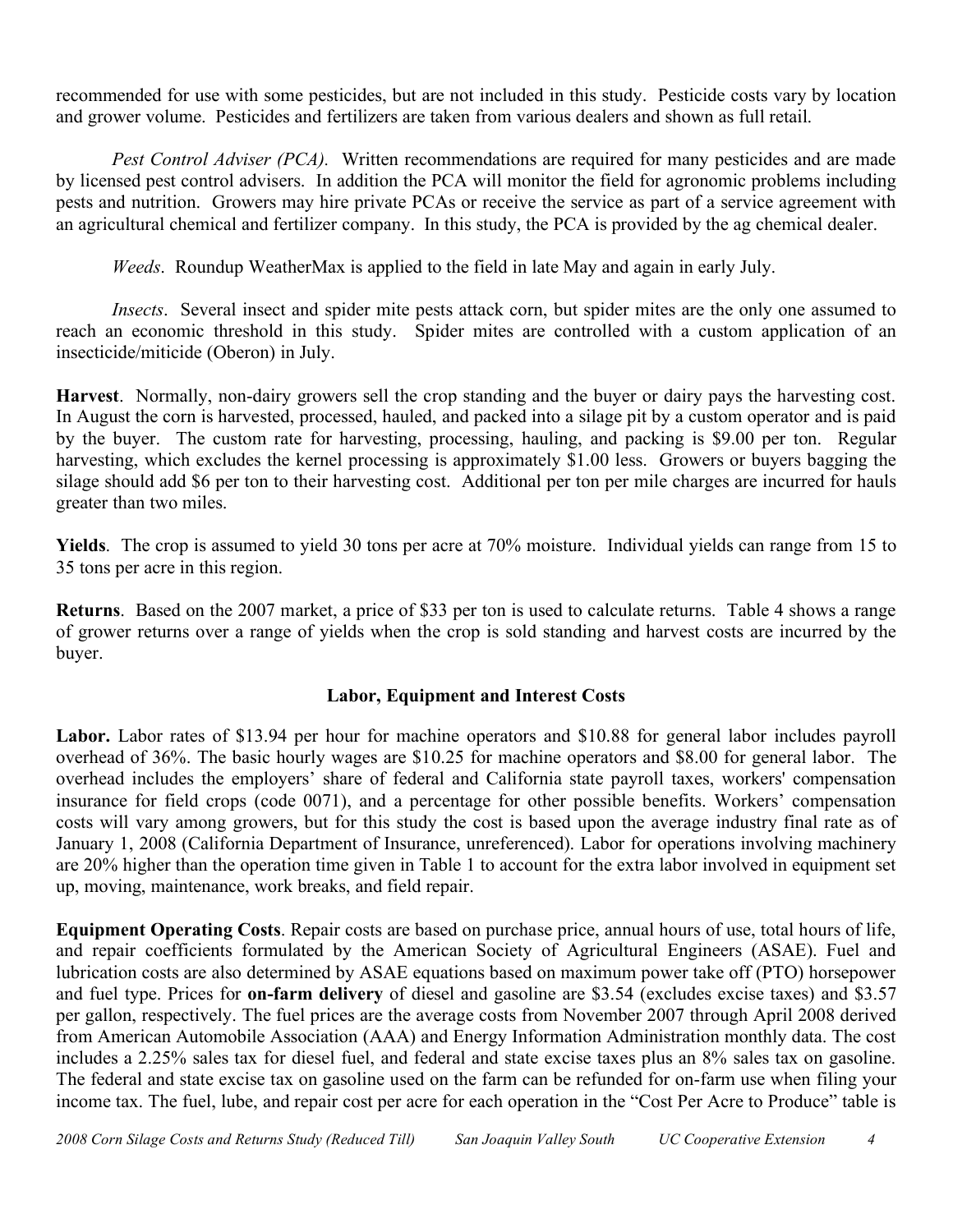determined by multiplying the total hourly operating cost in the "Hourly Equipment Costs" table for each piece of equipment used from the Operation Time (Hrs/A) column by the hours per acre. Tractor time is 10% higher than implement time for a given operation to account for setup, travel and down time.

**Interest on Operating Capital**. Interest on operating capital is based on cash operating costs and is calculated monthly until harvest at a nominal rate of 6.75% per year. A nominal interest rate is the typical market cost of borrowed funds. The interest cost of post harvest operations is discounted back to the last harvest month using a negative interest charge. The rate will vary depending upon various factors, but the rate in this study is considered a typical lending rate by a farm lending agency as of April 2008.

**Risk.** Production risks should not be minimized. While this study makes every effort to model a production system based on typical, real world practices, it cannot fully represent financial, agronomic and market risks, which affect the profitability and economic viability.

# **Cash Overhead Costs**

Cash overhead consists of various cash expenses paid out during the year that are assigned to the farm and not to a particular operation. For this budget one-half of the costs are allocated to the double or other crop.

**Property Taxes**. Counties charge a base property tax at the rate of 1% on the assessed value of the property including land, equipment, buildings, and improvements. In some counties special assessment districts exist and charge additional taxes on property. For this study, county taxes are calculated as 1% of the average value of the property. Average value equals new cost plus salvage value divided by 2 on a per acre basis. Land value is assumed to remain unchanged.

**Insurance.** Insurance for farm investments varies depending on the assets included and the amount of coverage. Property insurance provides coverage for property loss and is charged at 0.740% of the average value of the assets over their useful life. Liability insurance covers accidents on the farm and costs \$884 for the entire farm or \$3.16 per producing acre.

**Office Expense.** Office and business expenses are estimated at \$40 per producing acre. For double crop the expense is split equally between the crops. These expenses include office supplies, telephones, bookkeeping, accounting, legal fees, and miscellaneous overhead expenses

**Land Rent**. Annual cash rent for the land is \$175 per acre or \$188 per production acre (140 acres). For double-cropped land with winter forage, one-half of the rent is allocated to the corn silage and one-half to the winter forage. The land rented includes developed wells and irrigation system. Land rent appears as a Cash Overhead cost.

**Investment Repairs.** Annual repairs are calculated as 2% of the purchase price.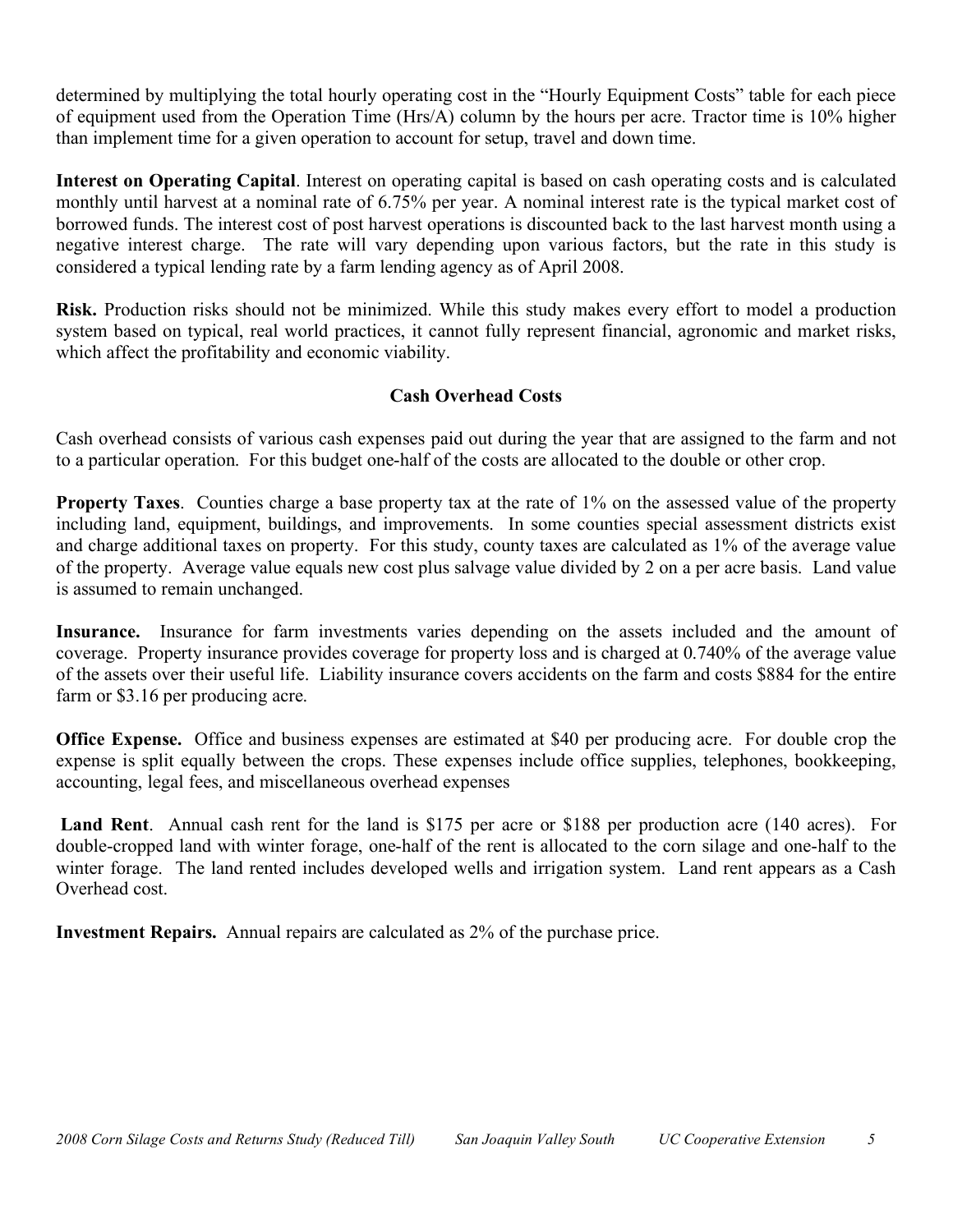# **Non-Cash Overhead**

Non-cash overhead is calculated as the capital recovery cost for equipment and other farm investments. Onehalf of the overhead costs are allocated to the double or other crop.

Capital Recovery Costs**.** Capital recovery cost is the annual depreciation and interest costs for a capital investment. It is the amount of money required each year to recover the difference between the purchase prices and salvage value (unrecovered capital). It is equivalent to the annual payment on a loan for the investment with the down payment equal to the discounted salvage value. This is a more complex method of calculating ownership costs than straight-line depreciation and opportunity costs, but more accurately represents the annual costs of ownership because it takes the time value of money into account (Boehlje and Eidman). The formula for the calculation of the annual capital recovery costs is ((Purchase Price – Salvage Value) x Capital Recovery Factor) + (Salvage Value x Interest Rate).

*Salvage Value*. Salvage value is an estimate of the remaining value of an investment at the end of its useful life. For farm machinery the remaining value is a percentage of the new cost of the investment (Boehlje and Eidman). The percent remaining value is calculated from equations developed by the American Society of Agricultural Engineers (ASAE) based on equipment type and years of life. The life in years is estimated by dividing the wear out life, as given by ASAE by the annual hours of use in the operation. For other investments including irrigation systems, buildings, and miscellaneous equipment, the value at the end of its useful life is zero. The salvage value for land is the purchase price because land does not depreciate. The purchase price and salvage value for equipment and investments are shown in Table 5.

*Capital Recovery Factor.* Capital recovery factor is the amortization factor or annual payment whose present value at compound interest is 1. The amortization factor is a table value that corresponds to the interest rate and equipment life.

*Interest Rate.* The interest rate of 4.25% is used to calculate capital recovery. The rate will vary depending upon size of loan and other lending agency conditions, but is a suggested rate by a farm lending agency in April 2008.

Land. Land values for row crop land in Tulare County range from \$5,000 per acre to \$12,000 per acre (Trends & Leases). Prices are affected by location, soil type, and water availability. In this study the silage is grown on rented land (see Land Rent).

**Irrigation System**. An irrigation district supplies water, though growers may supplement this with well water in some areas. The amount of water used to irrigate corn will vary in the San Joaquin Valley. District and well water costs were combined to obtain an average cost for water. The permanent irrigation system consists of buried mainline. This part of the system is already in place when the land is purchased/rented.

**Global Positioning System (GPS).** GPS equipment consists of a receiver, monitor and one time subscription to the network. The equipment is accurate to less than one-inch. The equipment is used for borders, strip tillage, planting and side dressing. The cost is first allocated to the entire farm and then for the double crop, split equally between the two crops.

**Equipment.** Farm equipment is purchased new or used, but the study shows the current purchase price for new equipment. The new purchase price is adjusted to 60% to indicate a mix of new and used equipment. Annual ownership costs for equipment and other investments are shown in the Whole Farm Annual Equipment,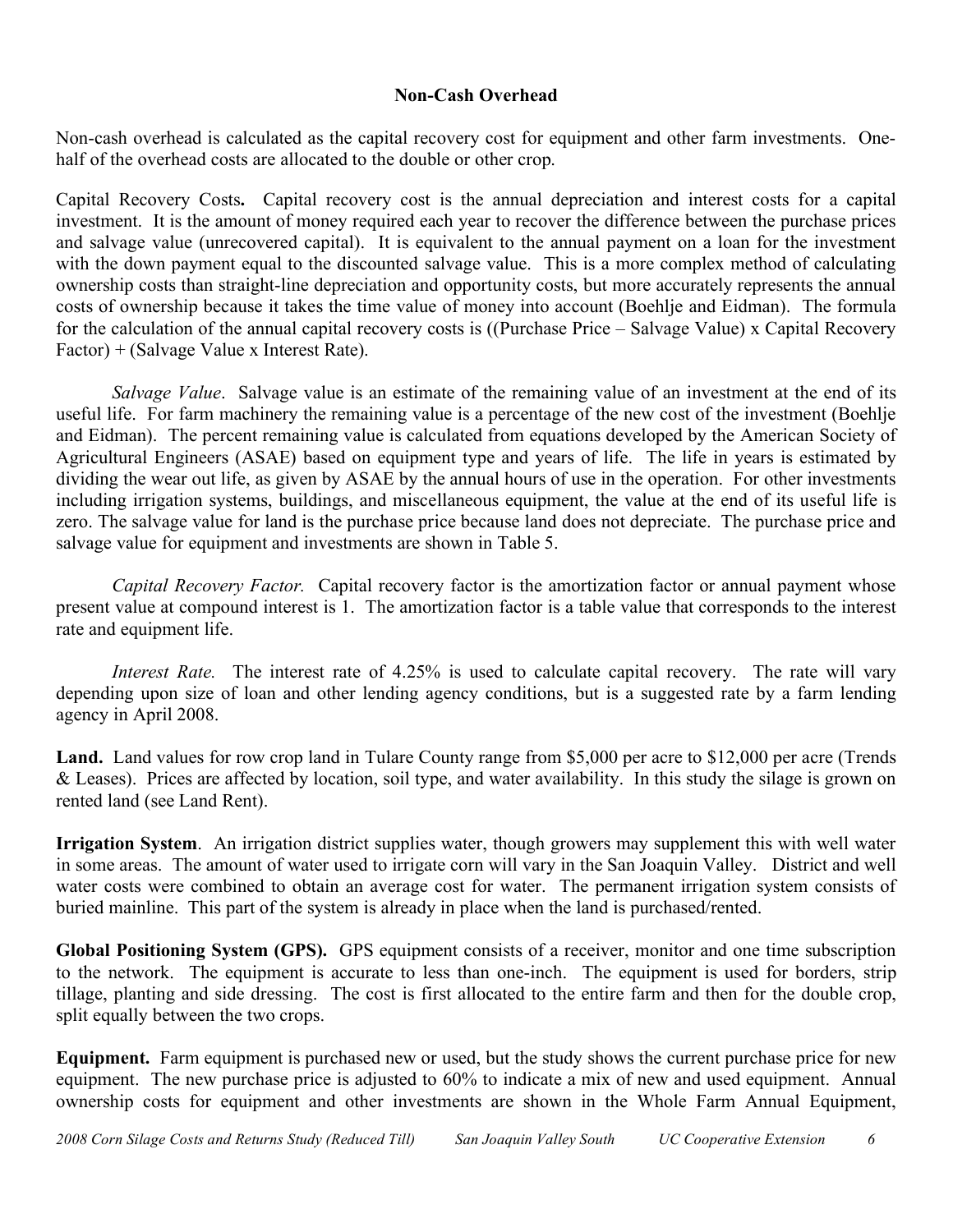Investment, and Business Overhead Costs table. Equipment costs are composed of three parts: non-cash overhead, cash overhead, and operating costs. Both of the overhead factors have been discussed in previous sections. The operating costs consist of repairs, fuel, and lubrication and are discussed under operating costs.

**Table Values**. Due to rounding, the totals may be slightly different from the sum of the components.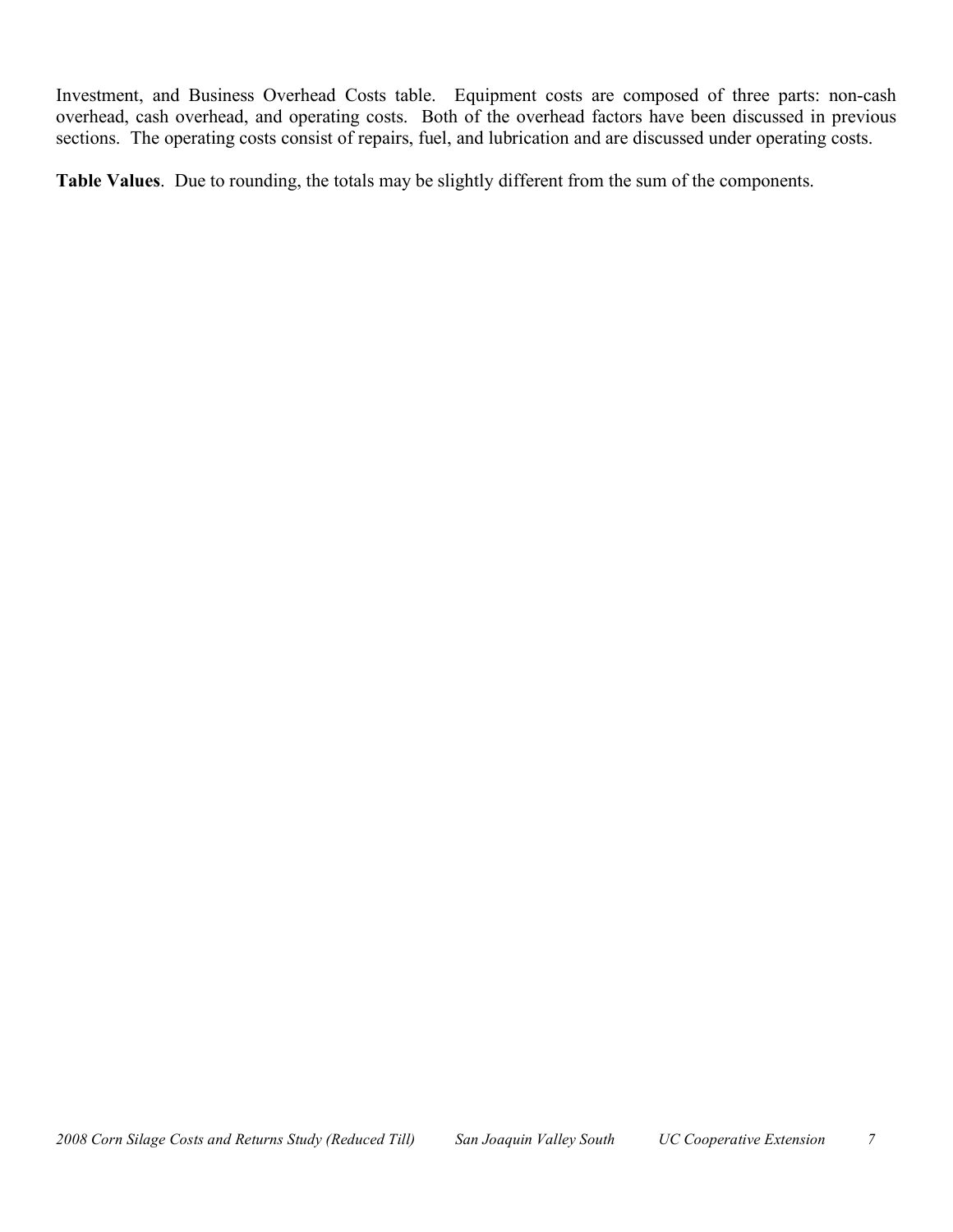#### **REFERENCES**

- American Society of Agricultural Engineers. 1994. *American Society of Agricultural Engineers Standards Yearbook*. Russell H. Hahn and Evelyn E. Rosentreter (ed.) St. Joseph, MO. 41st edition.
- American Society of Farm Managers and Rural Appraisers. 2008. *Trends in Agricultural Land & Lease Values.* California Chapter of the American Society of Farms Managers and Rural Appraisers. Woodbridge, CA.

Boehlje, Michael D., and Vernon R. Eidman. 1984. *Farm Management*. John Wiley and Sons. New York, NY

- Blank, Steve, Karen Klonsky, Kim Norris, and Steve Orloff. 1992. *Acquiring Alfalfa Hay Harvest Equipment: A Financial Analysis of Alternatives*. University of California. Oakland, CA. Giannini Information Series No. 92-1.
- California State Automobile Association. 2008. *Gas Price Averages 2007.* AAA Press Room, San Francisco, CA. Internet accessed April 2008. http://www.csaa.com/portal/site/CSAA
- California State Board of equalization. *Fuel Tax Division Tax Rates.* Internet accessed April 2008. http://www.boe.ca.gov/sptaxprog/spftdrates.htm
- Campbell-Mathews, Marsha, Ronald N. Vargas, Carol A. Frate, Carol C. Collar, W. Michael Canevari, Brian H. Marsh, Karen M. Klonsky, and Richard L. De Moura. 2001. *Sample Cost to Produce Corn Silage – San Joaquin Valley*. University of California Cooperative Extension. Department of Agriculture and Resource Economics, UC Davis. Davis, CA.
- Energy Information Administration. 2007. *Weekly Retail on Highway Diesel Prices.* Internet accessed April 2008. http://tonto.eix.doe.gov/oog/info/wohdp
- University of California Statewide Integrated Pest Management Program. *UC Pest Management Guidelines, Corn*. 2008. University of California, Davis, CA. http://www.ipm.ucdavis.edu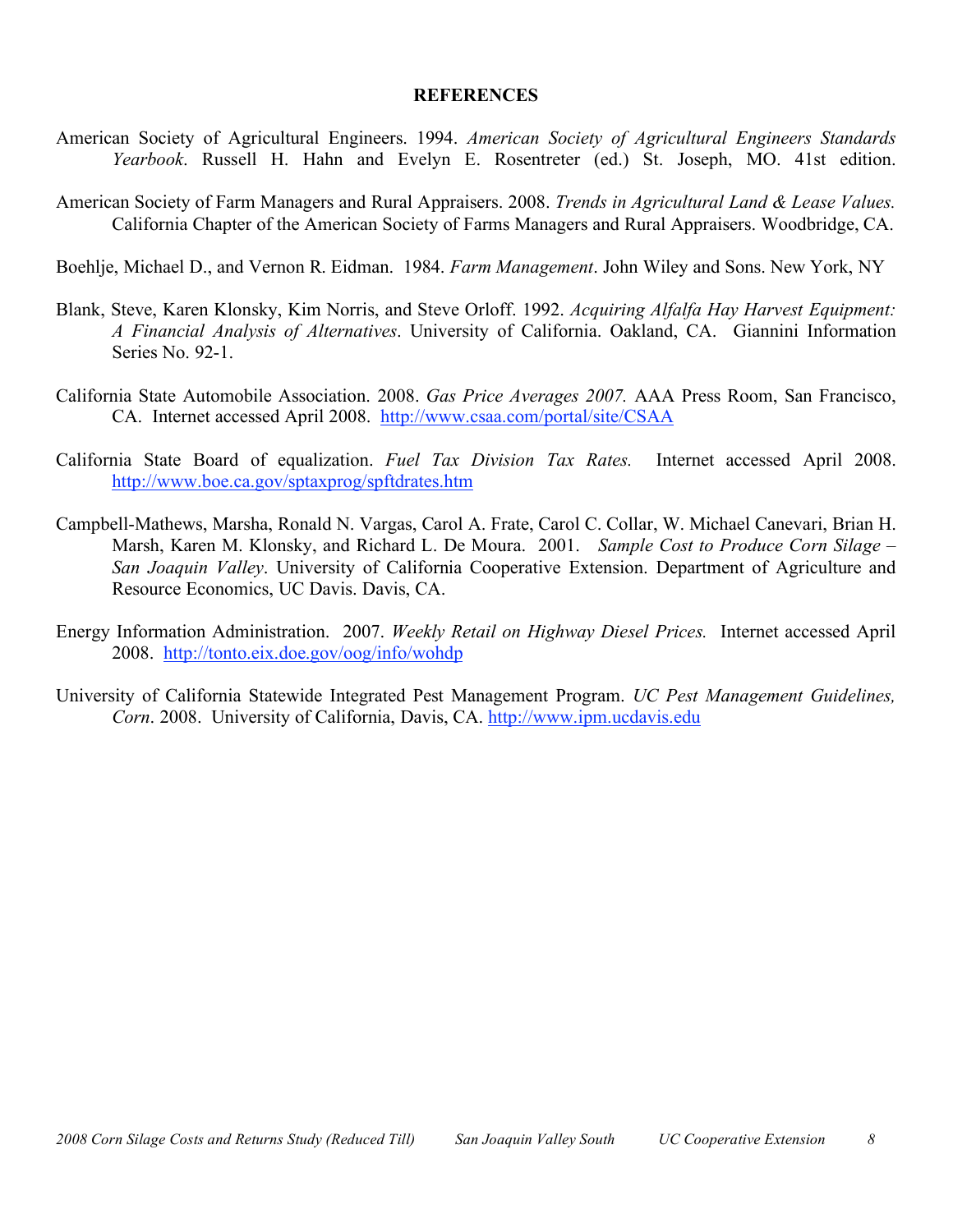#### UC COOPERATIVE EXTENSION **Table 1. COSTS PER ACRE to PRODUCE CORN SILAGE (Reduced Till)** SAN JOAQUIN VALLEY - 2008

|                                                   | Operation |                |                  | Cash and Labor Cost per acre |                  |                |      |
|---------------------------------------------------|-----------|----------------|------------------|------------------------------|------------------|----------------|------|
|                                                   | Time      |                | Labor Fuel, Lube | Material                     | Custom/          | Total          | Your |
| Operation                                         | (Hrs/A)   | Cost           | & Repairs        | Cost                         | Rent             | Cost           | Cost |
| Cultural:                                         |           |                |                  |                              |                  |                |      |
| Land Prep: Pull Borders (1/2 cost to double crop) | 0.05      | 1              | 3                | $\mathbf{0}$                 | $\mathbf{0}$     | 3              |      |
| Irrigate: Preirrigate (water & labor)             | 0.10      | 1              | $\overline{0}$   | 37                           | $\mathbf{0}$     | 38             |      |
| Land Prep: Strip Till                             | 0.10      | $\overline{2}$ | 7                | $\mathbf{0}$                 | $\mathbf{0}$     | 9              |      |
| Plant: Seed & Fertilize (8-24-5)                  | 0.09      | $\overline{2}$ | 6                | 227                          | $\boldsymbol{0}$ | 235            |      |
| Weed: Roundup 2X                                  | 0.20      | 3              | 5                | 46                           | $\theta$         | 55             |      |
| Irrigate: (water $&$ labor)                       | 0.80      | 9              | $\theta$         | 147                          | $\mathbf{0}$     | 155            |      |
| Fertilize: Side dress (UAN32)                     | 0.09      | $\overline{2}$ | 6                | 135                          | $\mathbf{0}$     | 142            |      |
| Insect: Mites (Oberon)                            | 0.00      | $\theta$       | 0                | 35                           | 10               | 45             |      |
| Fertilize: Water Run (UAN32)                      | 0.00      | $\mathbf{0}$   | $\boldsymbol{0}$ | 45                           | $\boldsymbol{0}$ | 45             |      |
| Pickup: Business Use                              | 0.38      | 6              | 5                | $\overline{0}$               | $\boldsymbol{0}$ | 11             |      |
| TOTAL CULTURAL COSTS                              | 1.81      | 25             | 31               | 672                          | 10               | 738            |      |
| Harvest:                                          |           |                |                  |                              |                  |                |      |
| Harvest – (Paid by buyer)                         |           |                |                  |                              |                  | $\mathbf{0}$   |      |
| TOTAL HARVEST COSTS                               | 0.00      | $\mathbf{0}$   | $\mathbf{0}$     | $\mathbf{0}$                 | $\overline{0}$   | $\overline{0}$ |      |
| Interest on operating capital $(a)$ 6.75%         |           |                |                  |                              |                  | 13             |      |
| TOTAL OPERATING COSTS/ACRE                        |           | 25             | 31               | 672                          | 10               | 751            |      |
| *Cash Overhead:                                   |           |                |                  |                              |                  |                |      |
| Liability Insurance                               |           |                |                  |                              |                  | $\overline{2}$ |      |
| Office Expense                                    |           |                |                  |                              |                  | 20             |      |
| Land Rent (per producing acre)                    |           |                |                  |                              |                  | 94             |      |
| <b>Property Taxes</b>                             |           |                |                  |                              |                  | $\overline{2}$ |      |
| Property Insurance                                |           |                |                  |                              |                  | 1              |      |
| <b>Investment Repairs</b>                         |           |                |                  |                              |                  | $\overline{4}$ |      |
| TOTAL CASH OVERHEAD COSTS                         |           |                |                  |                              |                  | 123            |      |
| TOTAL CASH COSTS/ACRE                             |           |                |                  |                              |                  | 874            |      |
| *Non-Cash Overhead (Capital Recovery):            |           | Per producing  |                  | -- Annual Cost --            |                  |                |      |
|                                                   |           | Acre           |                  | Capital Recovery             |                  |                |      |
| Fuel Tanks/Aboveground                            |           | 12             |                  | 1                            |                  | 1              |      |
| Fuel Wagon                                        |           | 5              |                  | 1                            |                  | 1              |      |
| <b>Buildings</b>                                  |           | 143            |                  | 9                            |                  | 9              |      |
| Shop/Field Tools                                  |           | 27             |                  | 2                            |                  | 2              |      |
| <b>GPS Unit</b>                                   |           | 36             |                  | 8                            |                  | 8              |      |
| Equipment                                         |           | 96             |                  | 10                           |                  | 10             |      |
| TOTAL NON-CASH OVERHEAD COSTS                     |           | 318            |                  | 30                           |                  | 30             |      |
| TOTAL COSTS/ACRE                                  |           |                |                  |                              |                  | 905            |      |

Note: X=times as 2X=2 times or passes. \*1/2 costs allocated to double or other crop.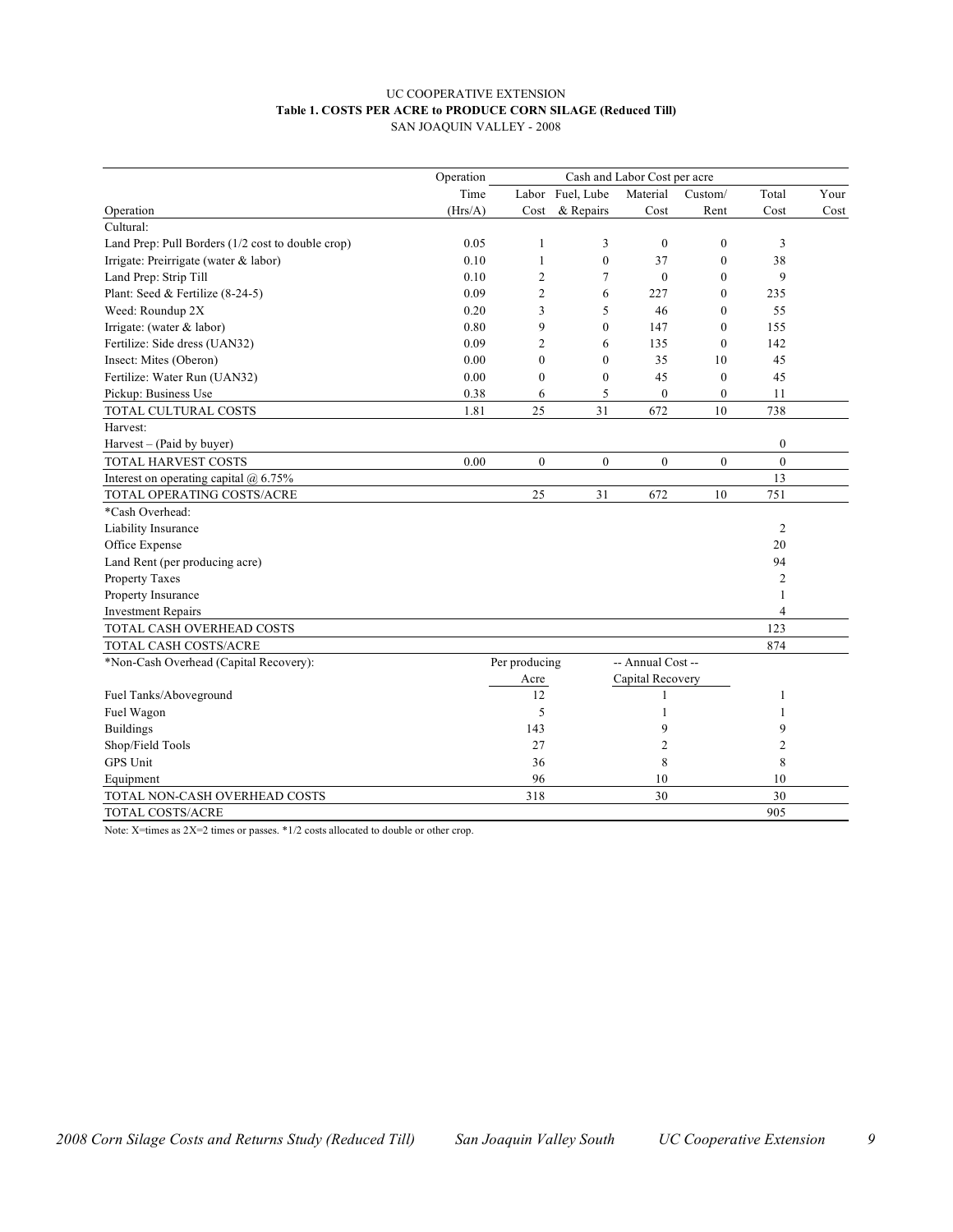#### UC COOPERATIVE EXTENSION **Table 2. COSTS and RETURNS PER ACRE to PRODUCE CORN SILAGE (Reduced Till)** SAN JOAQUIN VALLEY - 2008

|                                         | Quantity/ |                  | Price or  | Value or       | Your |
|-----------------------------------------|-----------|------------------|-----------|----------------|------|
|                                         | Acre      |                  | Cost/Unit | Cost/Acre      |      |
| <b>GROSS RETURNS</b>                    |           | Unit             |           |                | Cost |
|                                         | 30.00     |                  | 33.00     | 990            |      |
| Corn Silage<br><b>OPERATING COSTS</b>   |           | ton              |           |                |      |
|                                         |           |                  |           |                |      |
| Irrigation:<br>Water                    | 40.00     | acin             | 4.58      | 183            |      |
|                                         |           |                  |           |                |      |
| Herbicide:                              |           |                  |           |                |      |
| Roundup WeatherMax                      | 56.00     | floz             | 0.83      | 46             |      |
| Seed:                                   |           |                  |           |                |      |
| Corn Seed (Roundup Ready, treated)      | 33.00     | thou             | 1.80      | 59             |      |
| Fertilizer:                             |           |                  |           |                |      |
| $8 - 24 - 5$                            | 342.00    | 1b               | 0.49      | 168            |      |
| <b>UAN-32</b>                           | 200.00    | 1 <sub>b</sub> N | 0.90      | 180            |      |
| <b>Insecticide:</b>                     |           |                  |           |                |      |
| Oberon 2SC                              | 8.00      | floz             | 4.40      | 35             |      |
| Custom:                                 |           |                  |           |                |      |
| Ground Spray (Oberon application)       | 1.00      | acre             | 10.00     | 10             |      |
| Labor (machine)                         | 1.10      | hrs              | 13.94     | 15             |      |
| Labor (non-machine)                     | 0.90      | hrs              | 10.88     | 10             |      |
| Fuel - Gas                              | 0.95      | gal              | 3.57      | 3              |      |
| Fuel - Diesel                           | 5.41      | gal              | 3.54      | 19             |      |
| Lube                                    |           |                  |           | 3              |      |
| Machinery repair                        |           |                  |           | 5              |      |
| Interest on operating capital $@$ 6.75% |           |                  |           | 13             |      |
| TOTAL OPERATING COSTS/ACRE              |           |                  |           | 751            |      |
| NET RETURNS ABOVE OPERATING COSTS       |           |                  |           | 239            |      |
| Cash Overhead*:                         |           |                  |           |                |      |
| Liability Insurance                     |           |                  |           | $\overline{2}$ |      |
| Office Expense                          |           |                  |           | 20             |      |
| Land Rent (per producing acre)          |           |                  |           | 94             |      |
| <b>Property Taxes</b>                   |           |                  |           | $\overline{2}$ |      |
| Property Insurance                      |           |                  |           | 1              |      |
| <b>Investment Repairs</b>               |           |                  |           | $\overline{4}$ |      |
| TOTAL CASH OVERHEAD COSTS               |           |                  |           | 123            |      |
| TOTAL CASH COSTS/ACRE                   |           |                  |           | 874            |      |
| Non-Cash Overhead (Capital Recovery)*:  |           |                  |           |                |      |
| Fuel Tanks/Aboveground                  |           |                  |           | 1              |      |
| Fuel Wagon                              |           |                  |           | 1              |      |
| <b>Buildings</b>                        |           |                  |           | 9              |      |
| Shop/Field Tools                        |           |                  |           | $\overline{c}$ |      |
| GPS System                              |           |                  |           | 8              |      |
| Equipment                               |           |                  |           | 10             |      |
|                                         |           |                  |           | 30             |      |
| TOTAL NON-CASH OVERHEAD COSTS           |           |                  |           | 904            |      |
| TOTAL COSTS/ACRE                        |           |                  |           |                |      |
| NET RETURNS ABOVE TOTAL COSTS           |           |                  |           | 86             |      |

\*1/2 costs allocated to double or other crop.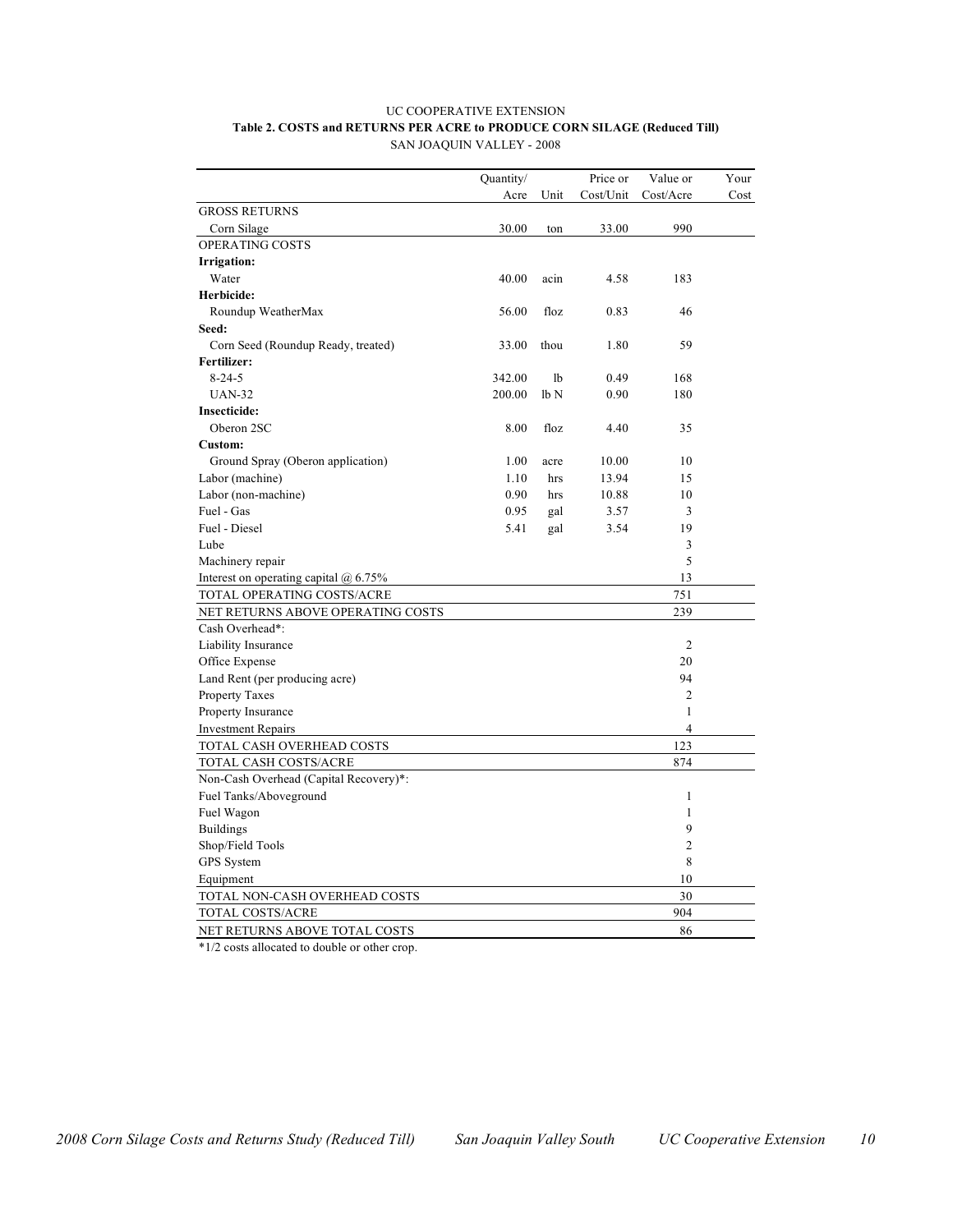#### UC COOPERATIVE EXTENSION **Table 3. MONTHLY CASH COSTS PER ACRE to PRODUCE CORN SILAGE (Reduced Till)** SAN JOAQUIN VALLEY - 2008

| Beginning JAN 08                                  | <b>JAN</b> | <b>FEB</b> | <b>MAR</b> | <b>APR</b>   | <b>MAY</b>     | <b>JUN</b> | <b>JUL</b>     | <b>AUG</b>     | <b>SEP</b> | <b>OCT</b>       | <b>NOV</b> | <b>DEC</b> | <b>TOTAL</b>   |
|---------------------------------------------------|------------|------------|------------|--------------|----------------|------------|----------------|----------------|------------|------------------|------------|------------|----------------|
| Ending DEC 08                                     | 08         | 08         | 08         | 08           | 08             | 08         | 08             | 08             | 08         | 08               | 08         | 08         |                |
| Cultural:                                         |            |            |            |              |                |            |                |                |            |                  |            |            |                |
| Land Prep: Pull Borders (1/2 cost to double crop) |            |            |            |              | 3              |            |                |                |            |                  |            |            | 3              |
| Irrigate: Preirrigate (water & labor)             |            |            |            |              | 38             |            |                |                |            |                  |            |            | 38             |
| Land Prep: Strip Till                             |            |            |            |              | 9              |            |                |                |            |                  |            |            | 9              |
| Plant: Seed & Fertilize (8-24-5)                  |            |            |            |              | 235            |            |                |                |            |                  |            |            | 235            |
| Weed: Roundup 2X                                  |            |            |            |              | 27             |            | 27             |                |            |                  |            |            | 55             |
| Irrigate: (water & labor)                         |            |            |            |              |                | 58         | 58             | 39             |            |                  |            |            | 155            |
| Fertilize: Side dress (UAN32)                     |            |            |            |              |                | 142        |                |                |            |                  |            |            | 142            |
| Insect: Mites (Oberon)                            |            |            |            |              |                |            | 45             |                |            |                  |            |            | 45             |
| Fertilize: Water Run (UAN32)                      |            |            |            |              |                |            | 45             |                |            |                  |            |            | 45             |
| Pickup: Business Use                              |            |            |            |              | 3              | 3          | 3              | 3              |            |                  |            |            | 11             |
| TOTAL CULTURAL COSTS                              |            |            |            |              | 315            | 203        | 179            | 42             |            |                  |            |            | 738            |
| Harvest:                                          |            |            |            |              |                |            |                |                |            |                  |            |            |                |
| Harvest - (Paid by buyer)                         |            |            |            |              |                |            |                |                |            |                  |            |            |                |
| <b>TOTAL HARVEST COSTS</b>                        |            |            |            |              |                |            |                |                |            |                  |            |            | $\theta$       |
| Interest on operating capital $(a)$ 6.75%         |            |            |            |              | 2              | 3          | 4              | $\overline{4}$ |            |                  |            |            | 13             |
| TOTAL OPERATING COSTS/ACRE                        |            |            |            |              | 317            | 206        | 183            | 46             |            |                  |            |            | 751            |
| *Cash Overhead:                                   |            |            |            |              |                |            |                |                |            |                  |            |            |                |
| Liability Insurance                               |            |            |            |              | $\overline{c}$ |            |                |                |            |                  |            |            | $\overline{2}$ |
| Office Expense                                    |            |            |            |              | 5              | 5          | 5              | 5              |            |                  |            |            | 20             |
| Land Rent (per producing acre)                    |            |            |            |              |                |            |                |                | 94         |                  |            |            | 94             |
| Property Taxes                                    |            |            |            |              |                |            | $\overline{c}$ |                |            |                  |            |            | $\overline{2}$ |
| Property Insurance                                |            |            |            |              |                |            |                |                |            |                  |            |            |                |
| <b>Investment Repairs</b>                         |            |            |            | $\mathbf{0}$ | $\mathbf{1}$   |            |                |                | 1          | $\boldsymbol{0}$ |            |            | 4              |
| TOTAL CASH OVERHEAD COSTS                         |            |            |            | $\theta$     | 9              | 6          | 7              | 6              | 94         | $\mathbf{0}$     |            |            | 123            |
| TOTAL CASH COSTS/ACRE                             |            |            |            | $\mathbf{0}$ | 325            | 212        | 190            | 51             | 94         | $\mathbf{0}$     |            |            | 874            |

\*1/2 costs allocated to double or other crop.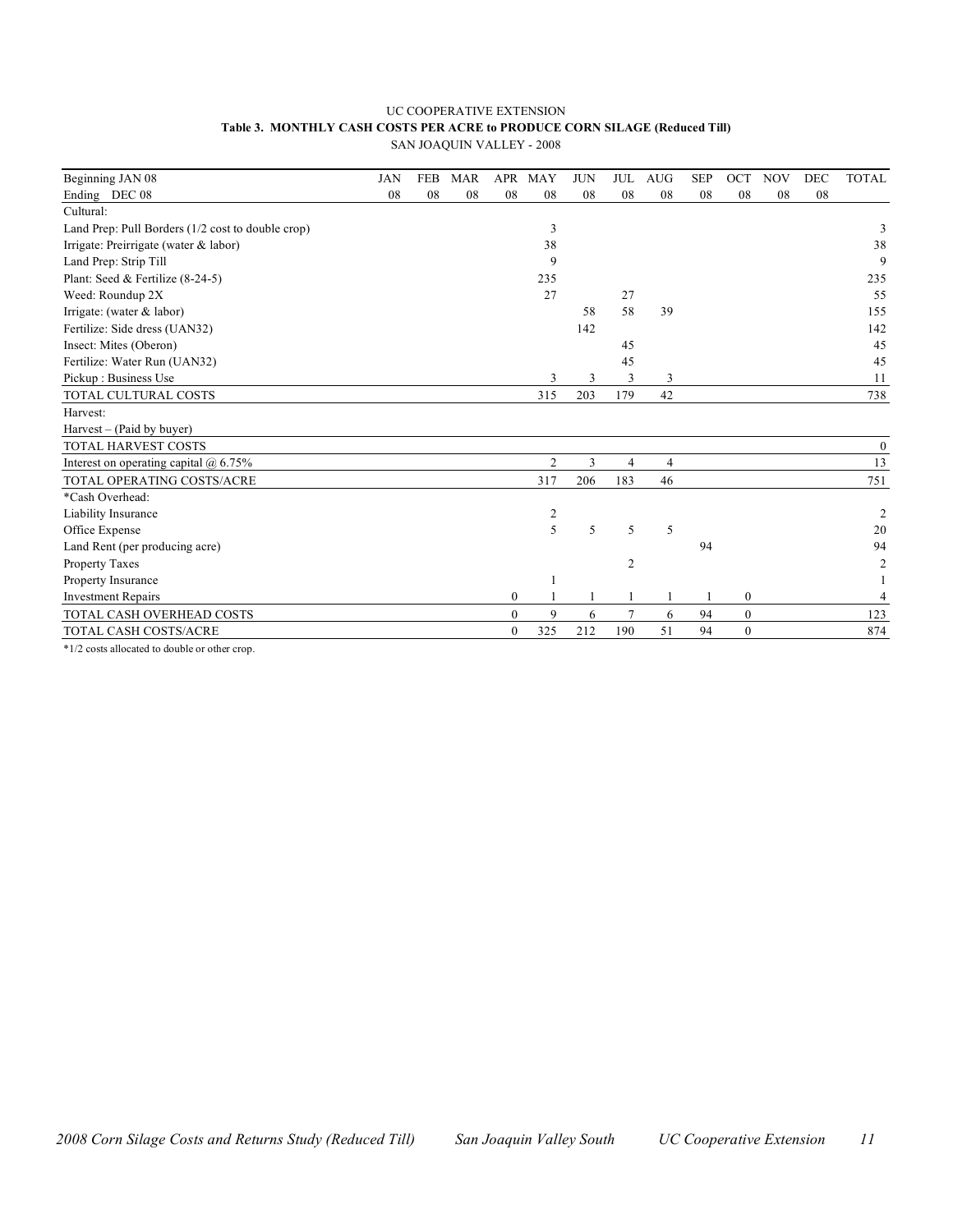#### UC COOPERATIVE EXTENSION **Table 4. RANGING ANALYSIS for Corn Silage sold in field (No harvest costs)** SAN JOAQUIN VALLEY - 2008

|                                              |       |       |       | YIELD (ton/acre) |       |       |       |
|----------------------------------------------|-------|-------|-------|------------------|-------|-------|-------|
|                                              | 24.00 | 26.00 | 28.00 | 30.00            | 32.00 | 34.00 | 36.00 |
| <b>OPERATING COSTS:</b>                      |       |       |       |                  |       |       |       |
| Cultural Cost                                | 738   | 738   | 738   | 738              | 738   | 738   | 738   |
| Interest on operating capital $\omega$ 6.75% | 13    | 13    | 13    | 13               | 13    | 13    | 13    |
| <b>TOTAL OPERATING COSTS/acre</b>            | 751   | 751   | 751   | 751              | 751   | 751   | 751   |
| <b>Total Operating Cost/ton</b>              | 31    | 29    | 27    | 25               | 23    | 22    | 21    |
| <b>CASH OVERHEAD COSTS</b>                   | 123   | 123   | 123   | 123              | 123   | 123   | 123   |
| <b>TOTAL CASH COSTS/acre</b>                 | 874   | 874   | 874   | 874              | 874   | 874   | 874   |
| <b>Total Cash Costs/ton</b>                  | 36    | 34    | 31    | 29               | 27    | 26    | 24    |
| NON-CASH OVERHEAD COSTS/acre                 | 30    | 30    | 30    | 30               | 30    | 30    | 30    |
| TOTAL COSTS/ACRE                             | 904   | 904   | 904   | 904              | 904   | 904   | 904   |
| Total Cost/ton                               | 38    | 35    | 32    | 30               | 28    | 27    | 25    |

#### COSTS PER ACRE AT VARYING YIELDS TO PRODUCE CORN SILAGE (Reduced Till)

#### NET RETURNS PER ACRE ABOVE OPERATING COSTS

| <b>PRICE</b>         | YIELD (ton/acre) |        |       |       |       |       |       |  |  |  |  |
|----------------------|------------------|--------|-------|-------|-------|-------|-------|--|--|--|--|
| $\frac{\sqrt{2}}{2}$ | 24.00            | 26.00  | 28.00 | 30.00 | 32.00 | 34.00 | 36.00 |  |  |  |  |
| 24.00                | $-175$           | $-127$ | $-79$ | $-31$ | 17    | 65    | 113   |  |  |  |  |
| 27.00                | $-103$           | $-49$  | 5     | 59    | 113   | 167   | 221   |  |  |  |  |
| 30.00                | $-31$            | 29     | 89    | 149   | 209   | 269   | 329   |  |  |  |  |
| 33.00                | 41               | 107    | 173   | 239   | 305   | 371   | 437   |  |  |  |  |
| 36.00                | 113              | 185    | 257   | 329   | 401   | 473   | 545   |  |  |  |  |
| 39.00                | 185              | 263    | 341   | 419   | 497   | 575   | 653   |  |  |  |  |
| 42.00                | 257              | 341    | 425   | 509   | 593   | 677   | 761   |  |  |  |  |

#### NET RETURNS PER ACRE ABOVE CASH COSTS

| <b>PRICE</b>         | YIELD (ton/acre) |        |        |        |        |       |       |  |  |  |  |
|----------------------|------------------|--------|--------|--------|--------|-------|-------|--|--|--|--|
| $\frac{\sqrt{2}}{2}$ | 24.00            | 26.00  | 28.00  | 30.00  | 32.00  | 34.00 | 36.00 |  |  |  |  |
| 24.00                | $-298$           | $-250$ | $-202$ | $-154$ | $-106$ | $-58$ | $-10$ |  |  |  |  |
| 27.00                | $-226$           | $-172$ | $-118$ | -64    | $-10$  | 44    | 98    |  |  |  |  |
| 30.00                | $-154$           | -94    | $-34$  | 26     | 86     | 146   | 206   |  |  |  |  |
| 33.00                | $-82$            | $-16$  | 50     | 116    | 182    | 248   | 314   |  |  |  |  |
| 36.00                | $-10$            | 62     | 134    | 206    | 278    | 350   | 422   |  |  |  |  |
| 39.00                | 62               | 140    | 218    | 296    | 374    | 452   | 530   |  |  |  |  |
| 42.00                | 134              | 218    | 302    | 386    | 470    | 554   | 638   |  |  |  |  |

#### NET RETURNS PER ACRE ABOVE TOTAL COSTS

| <b>PRICE</b>         |        | YIELD (ton/acre) |        |        |        |       |       |  |  |  |  |  |
|----------------------|--------|------------------|--------|--------|--------|-------|-------|--|--|--|--|--|
| $\frac{\sqrt{2}}{2}$ | 24.00  | 26.00            | 28.00  | 30.00  | 32.00  | 34.00 | 36.00 |  |  |  |  |  |
| 24.00                | $-328$ | $-280$           | $-232$ | $-184$ | $-136$ | -88   | $-40$ |  |  |  |  |  |
| 27.00                | $-256$ | $-202$           | $-148$ | -94    | $-40$  | 14    | 68    |  |  |  |  |  |
| 30.00                | $-184$ | $-124$           | -64    | $-4$   | 56     | 116   | 176   |  |  |  |  |  |
| 33.00                | $-112$ | $-46$            | 20     | 86     | 152    | 218   | 284   |  |  |  |  |  |
| 36.00                | $-40$  | 32               | 104    | 176    | 248    | 320   | 392   |  |  |  |  |  |
| 39.00                | 32     | 110              | 188    | 266    | 344    | 422   | 500   |  |  |  |  |  |
| 42.00                | 104    | 188              | 272    | 356    | 440    | 524   | 608   |  |  |  |  |  |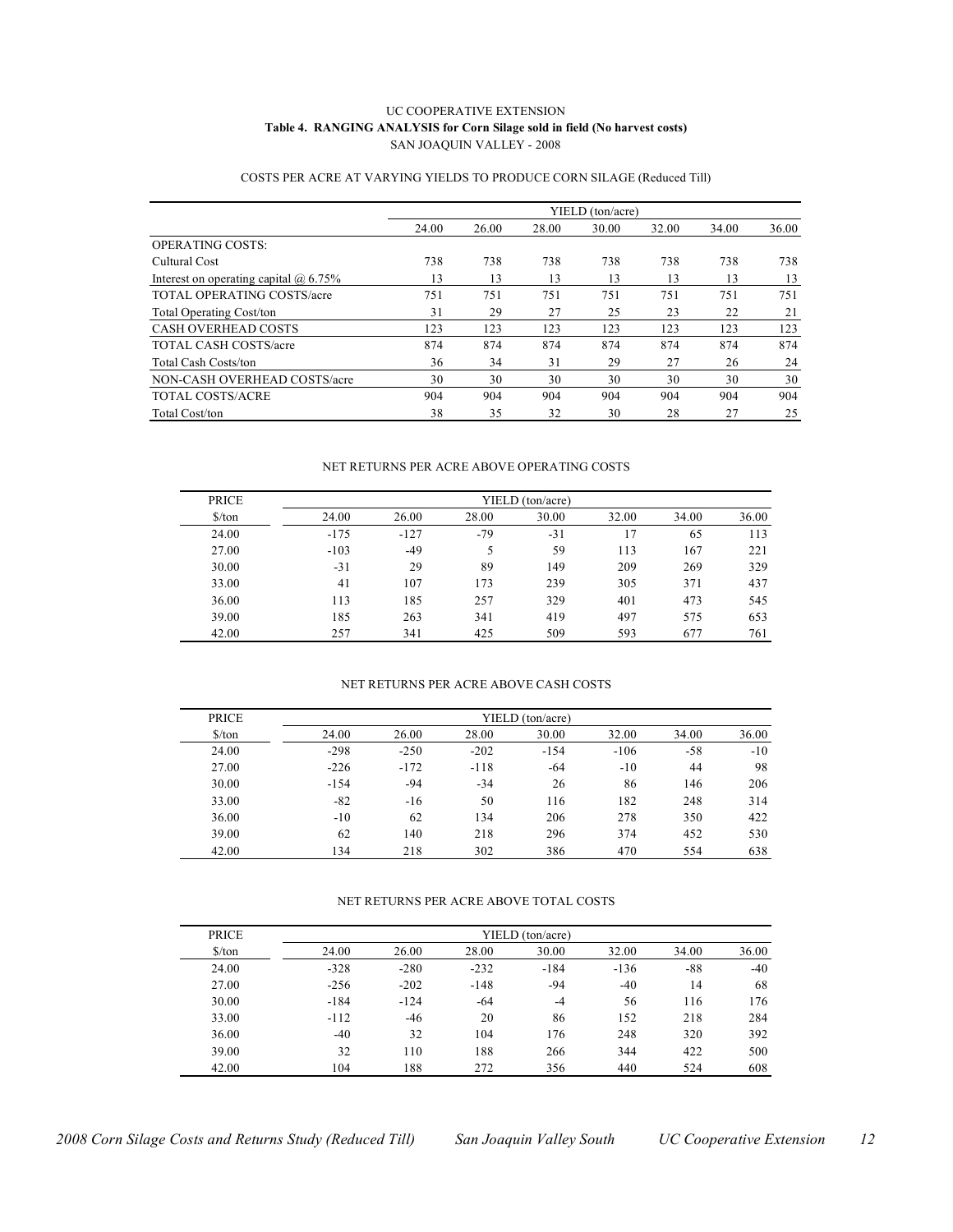#### UC COOPERATIVE EXTENSION **Table 5. WHOLE FARM ANNUAL EQUIPMENT, INVESTMENT, & BUSINESS OVERHEAD COSTS** SAN JOAQUIN VALLEY - 2008

|                                     |         |            |         |          | Cash Overhead |       |        |
|-------------------------------------|---------|------------|---------|----------|---------------|-------|--------|
|                                     |         | <b>Yrs</b> | Salvage | Capital  | Insur-        |       |        |
| Description<br>Yr                   | Price   | Life       | Value   | Recovery | ance          | Taxes | Total  |
| 200HP 4WD Tractor<br>08             | 172,000 | 10         | 50,806  | 17,288   | 824           | 1,114 | 19,226 |
| 225HP 4WD Tractor<br>08             | 183,000 | 10         | 54,055  | 18,394   | 877           | 1,185 | 20,456 |
| 92 HP 2WD Tractor<br>08             | 60,000  | 20         | 7,699   | 4,261    | 250           | 338   | 4,850  |
| Fertilizer Side Dress Rig 25'<br>08 | 6,500   | 10         | 1,149   | 717      | 28            | 38    | 783    |
| Pickup 1/2 Ton<br>08                | 28,000  | 5          | 12,549  | 4.028    | 150           | 203   | 4,381  |
| Planter JD1700 25'<br>08            | 35,500  | 10         | 6,278   | 3,915    | 155           | 209   | 4,278  |
| Rear Blade - 8'<br>08               | 3,380   | 20         | 176     | 248      | 13            | 18    | 279    |
| Saddle Tank 300Gal #1<br>08         | 3,218   | 15         | 309     | 279      | 13            | 18    | 310    |
| Saddle Tank 300Gal #2<br>08         | 3,218   | 15         | 309     | 279      | 13            | 18    | 310    |
| 08<br>Spray Boom - 25'              | 2,150   | 10         | 380     | 237      | 9             | 13    | 259    |
| Strip Tiller 25'<br>08              | 31.000  | 10         | 5,482   | 3,418    | 135           | 182   | 3,736  |
| <b>TOTAL</b>                        | 527,966 |            | 139,912 | 53,065   | 2,468         | 3,336 | 58,870 |
| $60\%$ new cost*                    | 316,780 |            | 83,515  | 31,839   | 1,481         | 2,001 | 35,322 |

#### ANNUAL EQUIPMENT COSTS

\*Used to reflect a mix of new and used equipment

#### ANNUAL INVESTMENT COSTS

|                                 |         |      |         |          |        | Cash Overhead |         |        |
|---------------------------------|---------|------|---------|----------|--------|---------------|---------|--------|
|                                 |         | Yrs  | Salvage | Capital  | Insur- |               |         |        |
| Description                     | Price   | Life | Value   | Recovery | ance   | Taxes         | Repairs | Total  |
| Fuel Wagon                      | 2,850   | 10   | 285     | 332      | 12     | 16            | 57      | 417    |
| Fuel Tanks/Aboveground          | 6.514   | 20   | 250     | 482      | 25     | 34            | 130     | 671    |
| Global Positioning System (GPS) | 20,000  |      |         | 4.524    | 74     | 100           | 400     | 5,098  |
| Buildings 2,400 sqft            | 80,000  | 30   |         | 4,768    | 296    | 400           | 1,600   | 7,064  |
| Shop/Field Tools                | 15.000  | 20   | 600     | 1,109    | 58     | 78            | 300     | 1,544  |
| TOTAL INVESTMENT                | 124.364 |      | 1,135   | 11.215   | 464    | 627           | 2.487   | 14.794 |

#### ANNUAL BUSINESS OVERHEAD COSTS

|                                        | Units/ |      | Price/ | Total  |
|----------------------------------------|--------|------|--------|--------|
| Description                            | Farm   | Unit | Unit   | Cost   |
| Liability Insurance                    | 280    | acre | 3.16   | 885    |
| Office Expense                         | 280    | acre | 40.00  | 11,200 |
| Rent: Silage acres (140 acres planted) | 150    | acre | 175.00 | 26,250 |

Farm size = 300 acres, Planted acres = 280.